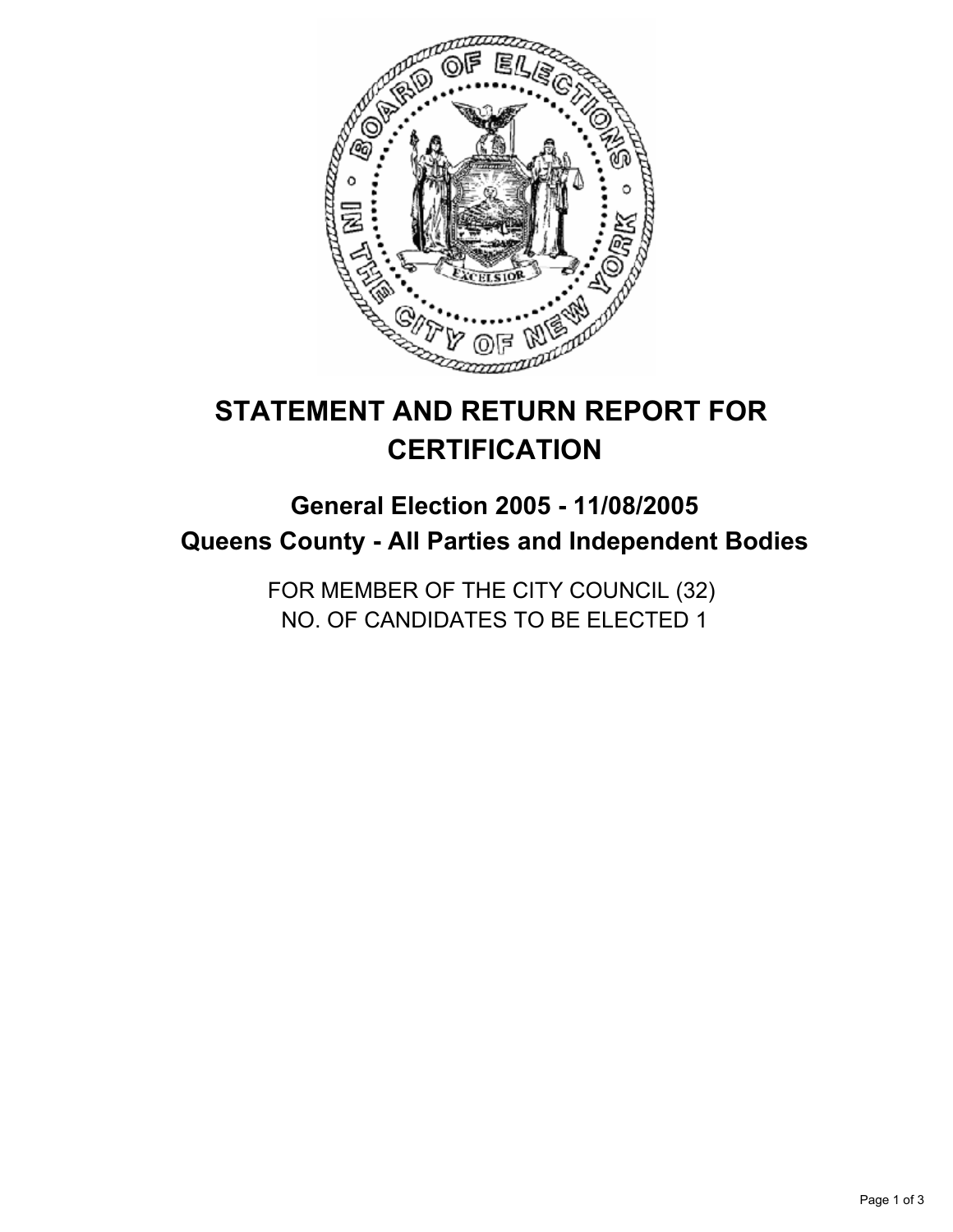

# **ASSEMBLY DISTRICT 23**

| <b>PUBLIC COUNTER</b>                   | 18,007 |
|-----------------------------------------|--------|
| <b>EMERGENCY</b>                        | 62     |
| ABSENTEE/MILITARY                       | 406    |
| AFFIDAVIT                               | 161    |
| <b>TOTAL BALLOTS</b>                    | 18,636 |
| JOSEPH P ADDABBO JR. (DEMOCRATIC)       | 9,229  |
| JOSEPH P ADDABBO JR. (WORKING FAMILIES) | 1,043  |
| ARTHUR MCGOLDRICH (WRITE-IN)            |        |
| LEW W SIMON (WRITE-IN)                  |        |
| <b>TOTAL VOTES</b>                      | 10,274 |
| <b>UNRECORDED</b>                       | 8.362  |

# **ASSEMBLY DISTRICT 25**

| <b>PUBLIC COUNTER</b>                   | 333 |
|-----------------------------------------|-----|
| <b>EMERGENCY</b>                        |     |
| ABSENTEE/MILITARY                       |     |
| AFFIDAVIT                               | 6   |
| <b>TOTAL BALLOTS</b>                    | 343 |
| JOSEPH P ADDABBO JR. (DEMOCRATIC)       | 155 |
| JOSEPH P ADDABBO JR. (WORKING FAMILIES) | 9   |
| <b>TOTAL VOTES</b>                      | 164 |
| UNRECORDED                              | 179 |

#### **ASSEMBLY DISTRICT 31**

| <b>PUBLIC COUNTER</b>                   | 713 |
|-----------------------------------------|-----|
| <b>EMERGENCY</b>                        |     |
| ABSENTEE/MILITARY                       | 11  |
| AFFIDAVIT                               | 13  |
| <b>TOTAL BALLOTS</b>                    | 737 |
| JOSEPH P ADDABBO JR. (DEMOCRATIC)       | 370 |
| JOSEPH P ADDABBO JR. (WORKING FAMILIES) | 51  |
| <b>TOTAL VOTES</b>                      | 421 |
| UNRECORDED                              | 316 |

#### **ASSEMBLY DISTRICT 38**

| PUBLIC COUNTER                          | 4,463 |
|-----------------------------------------|-------|
| <b>EMERGENCY</b>                        | 12    |
| ABSENTEE/MILITARY                       | 38    |
| <b>AFFIDAVIT</b>                        | 86    |
| <b>TOTAL BALLOTS</b>                    | 4,599 |
| JOSEPH P ADDABBO JR. (DEMOCRATIC)       | 2,331 |
| JOSEPH P ADDABBO JR. (WORKING FAMILIES) | 212   |
| EDWARD FIORILLO (WRITE-IN)              |       |
| MICKEY MOUSE (WRITE-IN)                 |       |
| <b>TOTAL VOTES</b>                      | 2,545 |
| <b>UNRECORDED</b>                       | 2.054 |